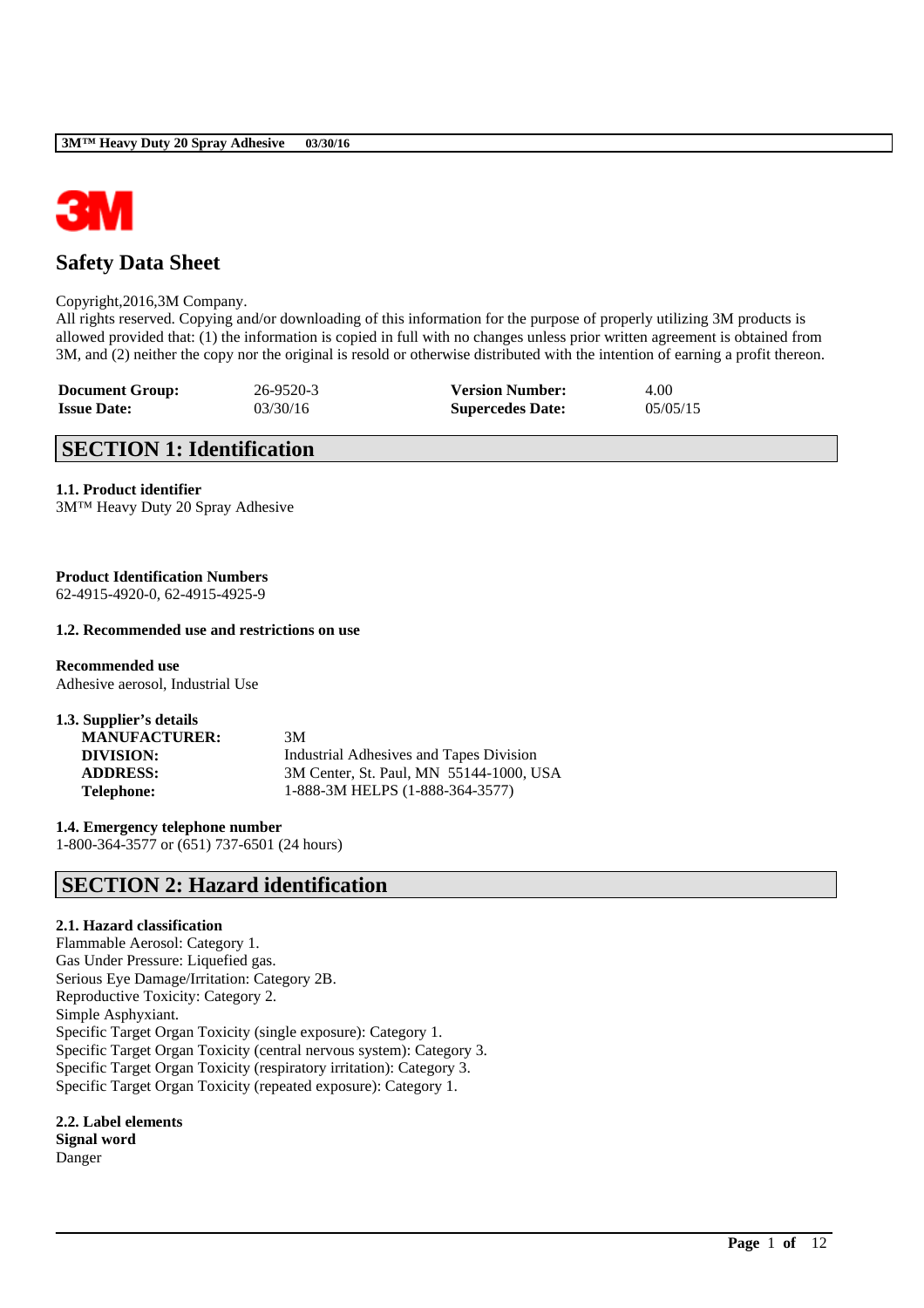### **Symbols**

Flame | Gas cylinder | Exclamation mark | Health Hazard |

#### **Pictograms**



**Hazard Statements** Extremely flammable aerosol. Contains gas under pressure; may explode if heated.

Causes eye irritation. May cause respiratory irritation. May cause drowsiness or dizziness. Suspected of damaging fertility or the unborn child. May displace oxygen and cause rapid suffocation.

Causes damage to organs: cardiovascular system |

Causes damage to organs through prolonged or repeated exposure: nervous system |

### **Precautionary Statements**

**General:** Keep out of reach of children.

### **Prevention:**

Obtain special instructions before use. Do not handle until all safety precautions have been read and understood. Keep away from heat/sparks/open flames/hot surfaces. - No smoking. Do not spray on an open flame or other ignition source. Pressurized container: Do not pierce or burn, even after use. Do not breathe dust/fume/gas/mist/vapors/spray. Use only outdoors or in a well-ventilated area. Wear protective gloves. Do not eat, drink or smoke when using this product. Wash thoroughly after handling.

### **Response:**

IF INHALED: Remove person to fresh air and keep comfortable for breathing. IF IN EYES: Rinse cautiously with water for several minutes. Remove contact lenses, if present and easy to do. Continue rinsing. If eye irritation persists: Get medical advice/attention. IF exposed or concerned: Get medical advice/attention. Specific treatment (see Notes to Physician on this label).

\_\_\_\_\_\_\_\_\_\_\_\_\_\_\_\_\_\_\_\_\_\_\_\_\_\_\_\_\_\_\_\_\_\_\_\_\_\_\_\_\_\_\_\_\_\_\_\_\_\_\_\_\_\_\_\_\_\_\_\_\_\_\_\_\_\_\_\_\_\_\_\_\_\_\_\_\_\_\_\_\_\_\_\_\_\_\_\_\_\_

### **Storage:**

Protect from sunlight. Do not expose to temperatures exceeding 50C/122F. Keep container tightly closed. Store locked up in a well-ventilated place.

### **Disposal:**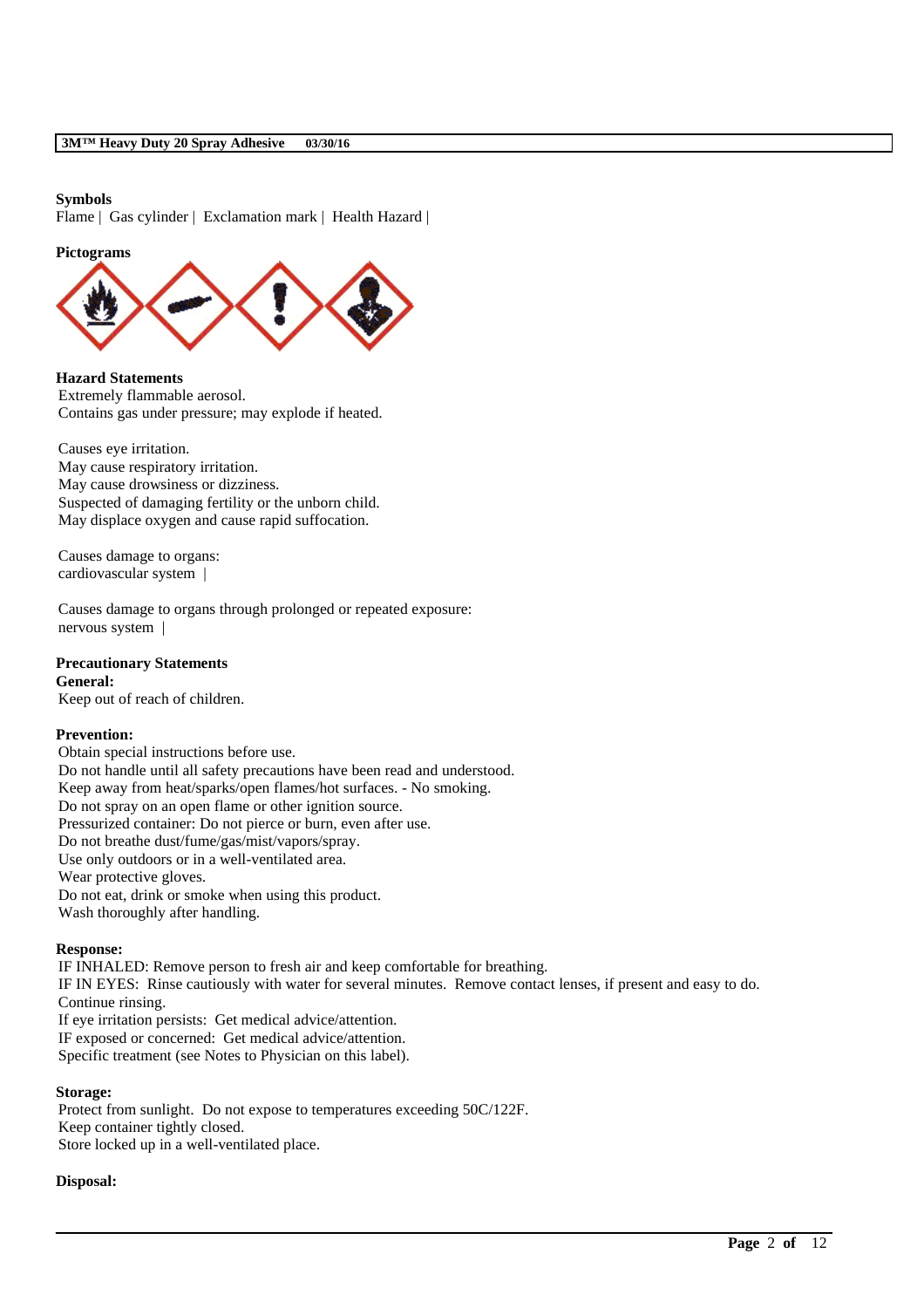Dispose of contents/container in accordance with applicable local/regional/national/international regulations.

### **Notes to Physician:**

Exposure may increase myocardial irritability. Do not administer sympathomimetic drugs unless absolutely necessary.

### **2.3. Hazards not otherwise classified**

Intentional misuse by deliberately concentrating and inhaling contents can be harmful or fatal.

# **SECTION 3: Composition/information on ingredients**

| Ingredient                                                                 | <b>C.A.S. No.</b> | $%$ by Wt                |
|----------------------------------------------------------------------------|-------------------|--------------------------|
| Methyl acetate                                                             | $79-20-9$         | 25 - 35 Trade Secret *   |
| Non-hazardous components (N.J.T.S. Reg No. 4499600- Trade Secret*<br>6761) |                   | 20 - 30 Trade Secret $*$ |
| Dimethyl ether                                                             | $115 - 10 - 6$    | 15 - 25 Trade Secret *   |
| Hexane                                                                     | 110-54-3          | 10 - 20 Trade Secret *   |
| Isobutane                                                                  | $75 - 28 - 5$     | 5 - 10 Trade Secret *    |
| Propane                                                                    | 74-98-6           | 5 - 10 Trade Secret *    |

\*The specific chemical identity and/or exact percentage (concentration) of this composition has been withheld as a trade secret.

## **SECTION 4: First aid measures**

### **4.1. Description of first aid measures**

### **Inhalation:**

Remove person to fresh air. Get medical attention.

### **Skin Contact:**

Wash with soap and water. If signs/symptoms develop, get medical attention.

### **Eye Contact:**

Flush with large amounts of water. Remove contact lenses if easy to do. Continue rinsing. If signs/symptoms persist, get medical attention.

### **If Swallowed:**

Rinse mouth. If you feel unwell, get medical attention.

### **4.2. Most important symptoms and effects, both acute and delayed**

See Section 11.1. Information on toxicological effects.

### **4.3. Indication of any immediate medical attention and special treatment required**

Exposure may increase myocardial irritability. Do not administer sympathomimetic drugs unless absolutely necessary.

\_\_\_\_\_\_\_\_\_\_\_\_\_\_\_\_\_\_\_\_\_\_\_\_\_\_\_\_\_\_\_\_\_\_\_\_\_\_\_\_\_\_\_\_\_\_\_\_\_\_\_\_\_\_\_\_\_\_\_\_\_\_\_\_\_\_\_\_\_\_\_\_\_\_\_\_\_\_\_\_\_\_\_\_\_\_\_\_\_\_

## **SECTION 5: Fire-fighting measures**

### **5.1. Suitable extinguishing media**

In case of fire: Use a carbon dioxide or dry chemical extinguisher to extinguish.

### **5.2. Special hazards arising from the substance or mixture**

Closed containers exposed to heat from fire may build pressure and explode.

### **Hazardous Decomposition or By-Products**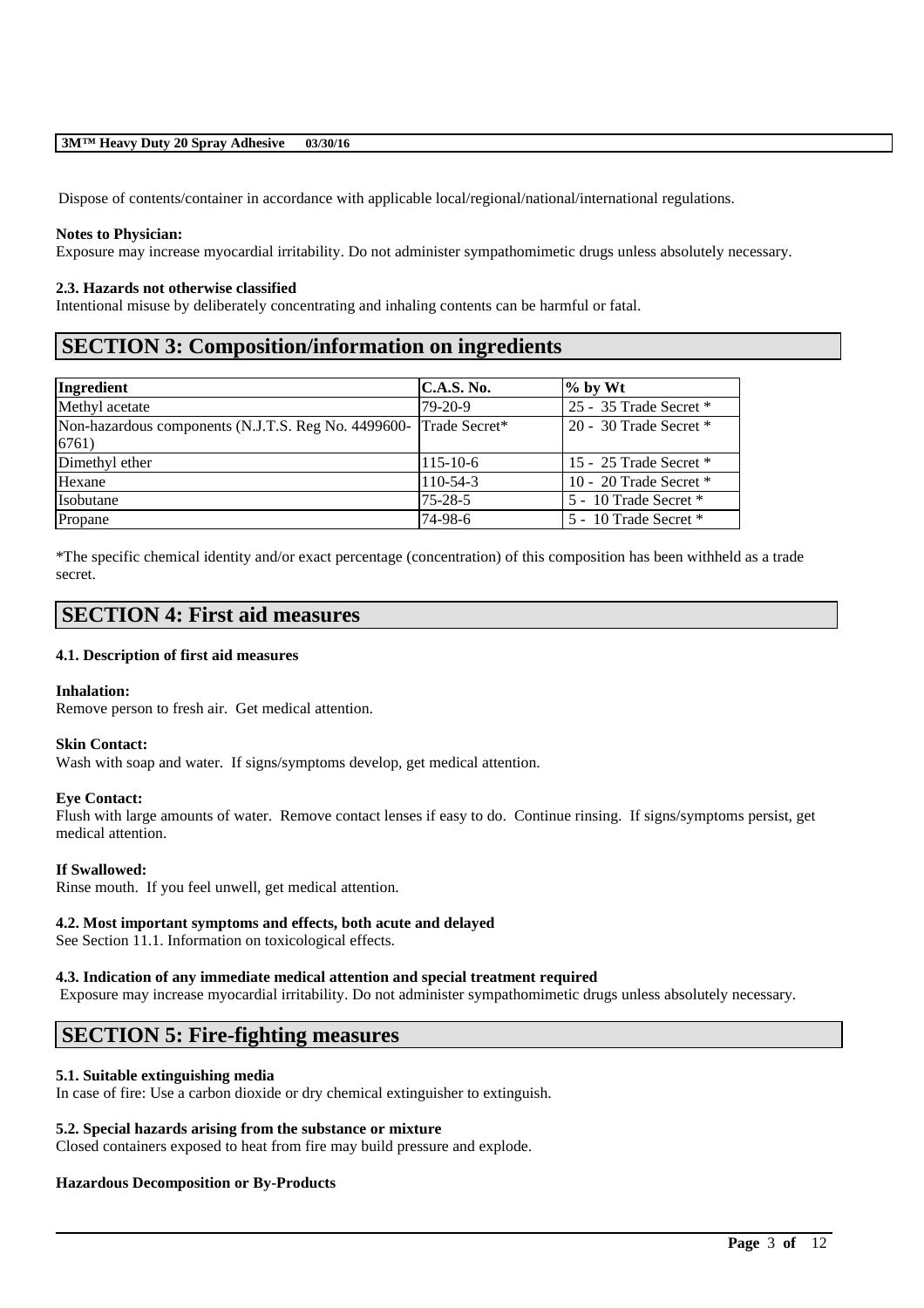### **Substance Condition** Carbon monoxide During Combustion Carbon dioxide During Combustion Toxic Vapor, Gas, Particulate During Combustion

## **5.3. Special protective actions for fire-fighters**

Water may not effectively extinguish fire; however, it should be used to keep fire-exposed containers and surfaces cool and prevent explosive rupture.

# **SECTION 6: Accidental release measures**

### **6.1. Personal precautions, protective equipment and emergency procedures**

Evacuate area. Keep away from heat/sparks/open flames/hot surfaces. - No smoking. Use only non-sparking tools. Ventilate the area with fresh air. For large spill, or spills in confined spaces, provide mechanical ventilation to disperse or exhaust vapors, in accordance with good industrial hygiene practice. Warning! A motor could be an ignition source and could cause flammable gases or vapors in the spill area to burn or explode. Refer to other sections of this SDS for information regarding physical and health hazards, respiratory protection, ventilation, and personal protective equipment.

### **6.2. Environmental precautions**

Avoid release to the environment.

### **6.3. Methods and material for containment and cleaning up**

If possible, seal leaking container. Place leaking containers in a well-ventilated area, preferably an operating exhaust hood, or if necessary outdoors on an impermeable surface until appropriate packaging for the leaking container or its contents is available. Place in a metal container approved for transportation by appropriate authorities. Seal the container. Dispose of collected material as soon as possible.

# **SECTION 7: Handling and storage**

### **7.1. Precautions for safe handling**

Keep out of reach of children. Do not handle until all safety precautions have been read and understood. Keep away from heat/sparks/open flames/hot surfaces. - No smoking. Do not spray on an open flame or other ignition source. Do not pierce or burn, even after use. Do not breathe dust/fume/gas/mist/vapors/spray. Do not get in eyes, on skin, or on clothing. Do not eat, drink or smoke when using this product. Wash thoroughly after handling. Avoid release to the environment. Avoid contact with oxidizing agents (eg. chlorine, chromic acid etc.) Use personal protective equipment (gloves, respirators, etc.) as required.

### **7.2. Conditions for safe storage including any incompatibilities**

Store in a well-ventilated place. Keep container tightly closed. Protect from sunlight. Do not expose to temperatures exceeding 50C/122F. Store away from heat. Store away from acids. Store away from oxidizing agents.

# **SECTION 8: Exposure controls/personal protection**

### **8.1. Control parameters**

### **Occupational exposure limits**

If a component is disclosed in section 3 but does not appear in the table below, an occupational exposure limit is not available for the component.

| Ingredient     | C.A.S. No.     | Agency       | Limit type                                        | Additional Comments  |
|----------------|----------------|--------------|---------------------------------------------------|----------------------|
| Hexane         | $110-54-3$     | <b>ACGIH</b> | TWA:50 ppm                                        | <b>Skin Notation</b> |
| Hexane         | $110-54-3$     | <b>OSHA</b>  | $\text{TWA:1800 mg/m3(500 ppm)}$                  |                      |
| Dimethyl ether | $115 - 10 - 6$ | <b>AIHA</b>  | $\text{TWA}:1880 \text{ mg/m}3(1000 \text{ ppm})$ |                      |
| Dimethyl ether | $115 - 10 - 6$ | <b>CMRG</b>  | TWA:1000 ppm                                      |                      |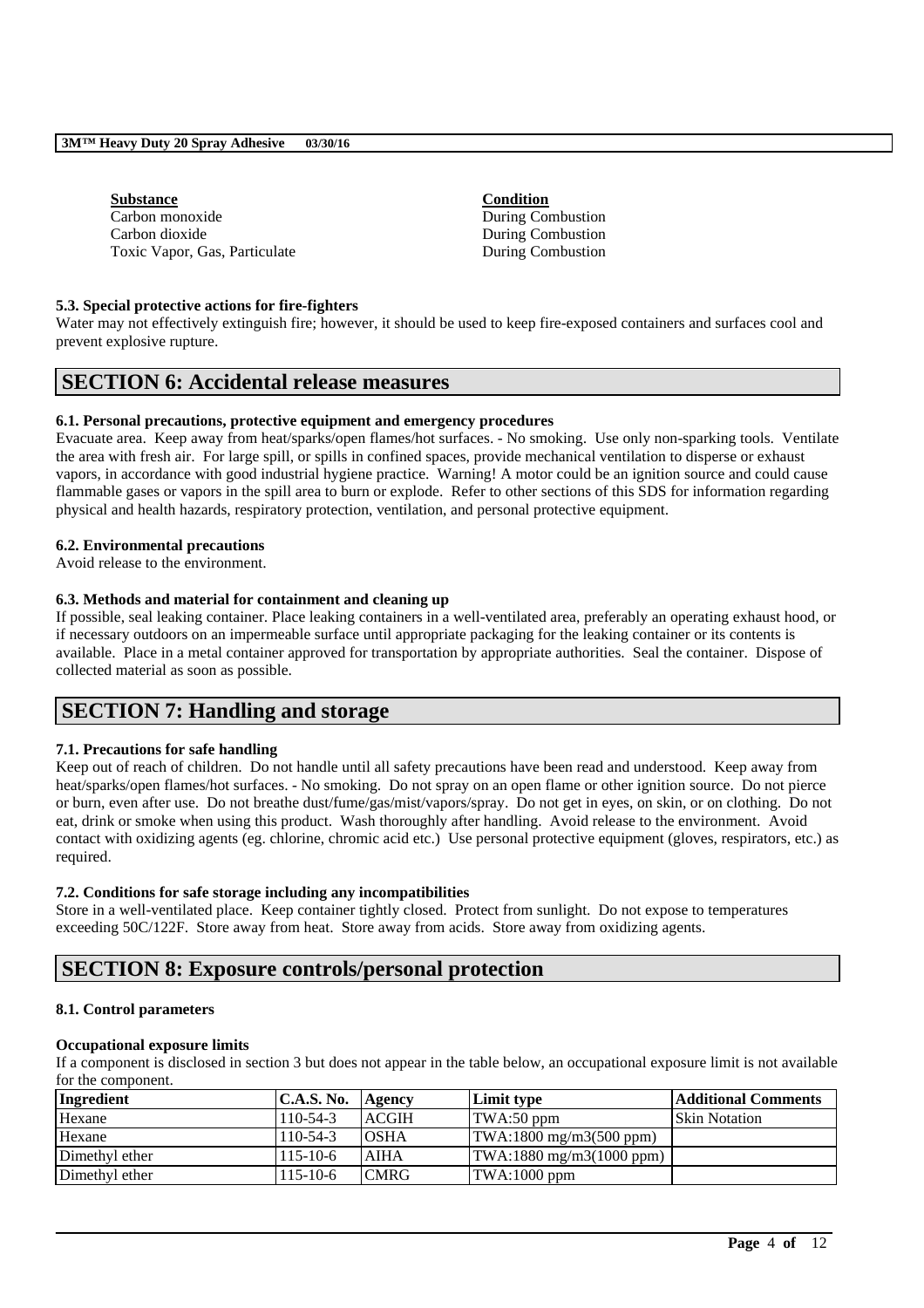| Propane        | 74-98-6       | <b>ACGIH</b> | Limit value not established: |  |
|----------------|---------------|--------------|------------------------------|--|
| Propane        | 74-98-6       | <b>OSHA</b>  | TWA:1800 mg/m3(1000 ppm)     |  |
| Isobutane      | $75 - 28 - 5$ | <b>ACGIH</b> | $STEL:1000$ ppm              |  |
| Natural gas    | $75 - 28 - 5$ | <b>ACGIH</b> | Limit value not established: |  |
| Methyl acetate | $79-20-9$     | <b>ACGIH</b> | TWA:200 ppm;STEL:250 ppm     |  |
| Methyl acetate | $79-20-9$     | <b>OSHA</b>  | TWA:610 mg/m3(200 ppm)       |  |

ACGIH : American Conference of Governmental Industrial Hygienists

AIHA : American Industrial Hygiene Association

CMRG : Chemical Manufacturer's Recommended Guidelines

OSHA : United States Department of Labor - Occupational Safety and Health Administration

TWA: Time-Weighted-Average

STEL: Short Term Exposure Limit

CEIL: Ceiling

### **8.2. Exposure controls**

### **8.2.1. Engineering controls**

Do not remain in area where available oxygen may be reduced. Use general dilution ventilation and/or local exhaust ventilation to control airborne exposures to below relevant Exposure Limits and/or control dust/fume/gas/mist/vapors/spray. If ventilation is not adequate, use respiratory protection equipment.

### **8.2.2. Personal protective equipment (PPE)**

### **Eye/face protection**

Select and use eve/face protection to prevent contact based on the results of an exposure assessment. The following eve/face protection(s) are recommended:

Indirect Vented Goggles

### **Skin/hand protection**

Select and use gloves and/or protective clothing approved to relevant local standards to prevent skin contact based on the results of an exposure assessment. Selection should be based on use factors such as exposure levels, concentration of the substance or mixture, frequency and duration, physical challenges such as temperature extremes, and other use conditions. Consult with your glove and/or protective clothing manufacturer for selection of appropriate compatible gloves/protective clothing.

Gloves made from the following material(s) are recommended: Butyl Rubber Nitrile Rubber

### **Respiratory protection**

An exposure assessment may be needed to decide if a respirator is required. If a respirator is needed, use respirators as part of a full respiratory protection program. Based on the results of the exposure assessment, select from the following respirator type(s) to reduce inhalation exposure:

\_\_\_\_\_\_\_\_\_\_\_\_\_\_\_\_\_\_\_\_\_\_\_\_\_\_\_\_\_\_\_\_\_\_\_\_\_\_\_\_\_\_\_\_\_\_\_\_\_\_\_\_\_\_\_\_\_\_\_\_\_\_\_\_\_\_\_\_\_\_\_\_\_\_\_\_\_\_\_\_\_\_\_\_\_\_\_\_\_\_

Half facepiece or full facepiece supplied-air respirator

Organic vapor respirators may have short service life.

For questions about suitability for a specific application, consult with your respirator manufacturer.

# **SECTION 9: Physical and chemical properties**

### **9.1. Information on basic physical and chemical properties**

| <b>General Physical Form:</b>  | Liquid                   |
|--------------------------------|--------------------------|
| <b>Specific Physical Form:</b> | Aerosol                  |
| Odor, Color, Grade:            | Clear, Mild Solvent Odor |
| Odor threshold                 | No Data Available        |
| рH                             | No Data Available        |
| <b>Melting point</b>           | No Data Available        |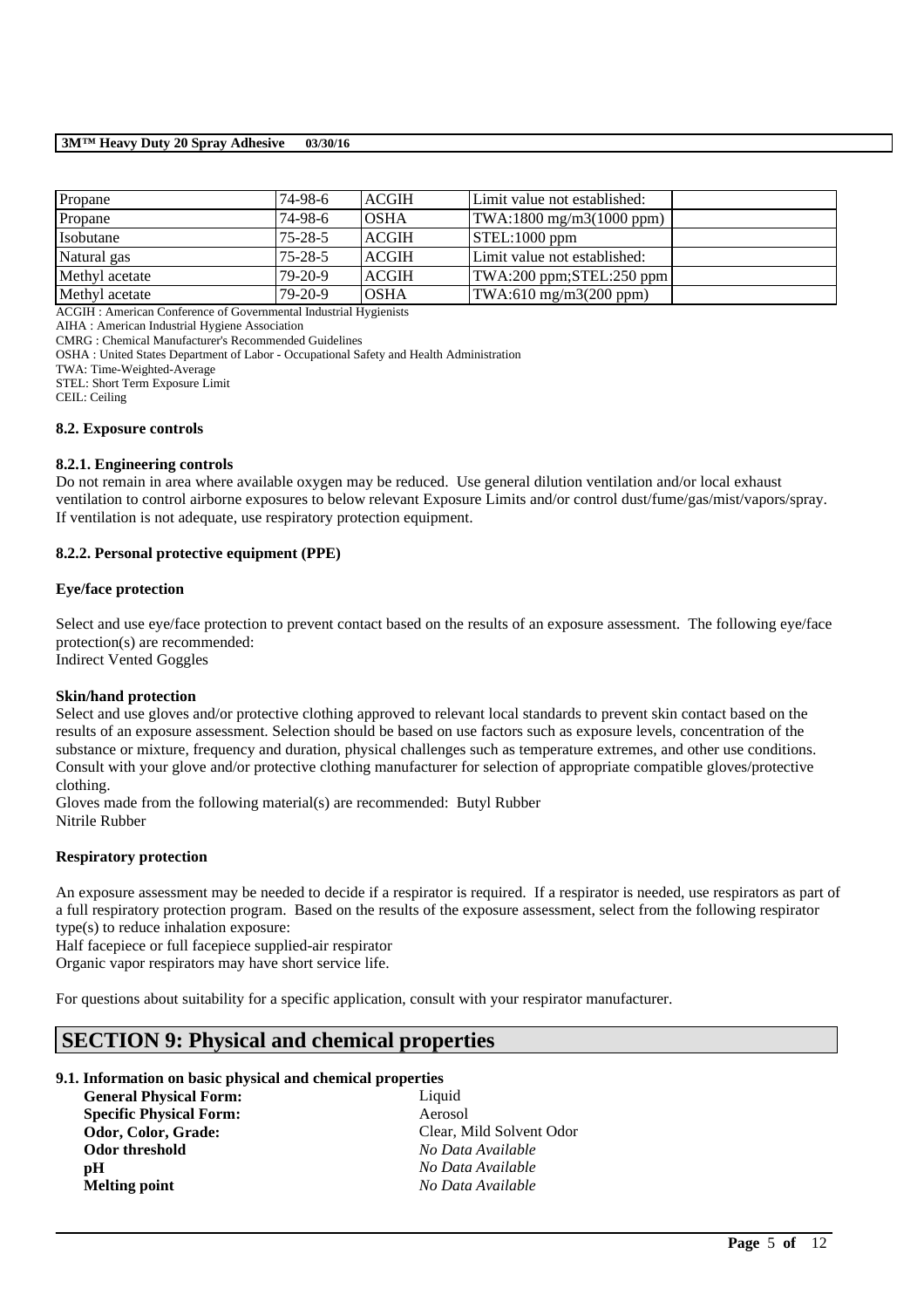| <b>Flash Point</b>                     | -137 °F [ <i>Details:</i> Propellant]                             |
|----------------------------------------|-------------------------------------------------------------------|
| <b>Evaporation rate</b>                | 1.9 [ $RefStd: ETHER=1$ ]                                         |
| <b>Flammability</b> (solid, gas)       | Not Applicable                                                    |
| <b>Flammable Limits(LEL)</b>           | No Data Available                                                 |
| <b>Flammable Limits(UEL)</b>           | No Data Available                                                 |
| <b>Vapor Pressure</b>                  | No Data Available                                                 |
| <b>Vapor Density</b>                   | 2.97 [ <i>Ref Std: AIR=1</i> ]                                    |
| <b>Density</b>                         | $0.75$ g/ml                                                       |
| <b>Specific Gravity</b>                | $0.73 - 0.77$ [Ref Std: WATER=1]                                  |
| <b>Solubility in Water</b>             | Nil                                                               |
| Solubility- non-water                  | No Data Available                                                 |
| Partition coefficient: n-octanol/water | No Data Available                                                 |
| <b>Autoignition temperature</b>        | No Data Available                                                 |
| <b>Decomposition temperature</b>       | Not Applicable                                                    |
| <b>Viscosity</b>                       | Not Applicable                                                    |
| <b>Hazardous Air Pollutants</b>        | $\leq$ 16.8 % weight [ <i>Test Method:</i> Calculated]            |
| Molecular weight                       | No Data Available                                                 |
| <b>Volatile Organic Compounds</b>      | <= 378 g/l [Test Method: calculated SCAQMD rule 443.1]            |
|                                        | [Details: Material VOC]                                           |
| <b>Volatile Organic Compounds</b>      | $\leq$ =51.8 % [ <i>Test Method:</i> calculated per CARB title 2] |

# **SECTION 10: Stability and reactivity**

### **10.1. Reactivity**

This material may be reactive with certain agents under certain conditions - see the remaining headings in this section.

## **10.2. Chemical stability**

Stable.

### **10.3. Possibility of hazardous reactions** Hazardous polymerization will not occur.

**10.4. Conditions to avoid**

Heat

# **10.5. Incompatible materials**

Strong oxidizing agents

### **10.6. Hazardous decomposition products**

**Substance Condition**

None known.

Refer to section 5.2 for hazardous decomposition products during combustion.

# **SECTION 11: Toxicological information**

**The information below may not be consistent with the material classification in Section 2 if specific ingredient classifications are mandated by a competent authority. In addition, toxicological data on ingredients may not be reflected in the material classification and/or the signs and symptoms of exposure, because an ingredient may be present below the threshold for labeling, an ingredient may not be available for exposure, or the data may not be relevant to the material as a whole.**

\_\_\_\_\_\_\_\_\_\_\_\_\_\_\_\_\_\_\_\_\_\_\_\_\_\_\_\_\_\_\_\_\_\_\_\_\_\_\_\_\_\_\_\_\_\_\_\_\_\_\_\_\_\_\_\_\_\_\_\_\_\_\_\_\_\_\_\_\_\_\_\_\_\_\_\_\_\_\_\_\_\_\_\_\_\_\_\_\_\_

### **11.1. Information on Toxicological effects**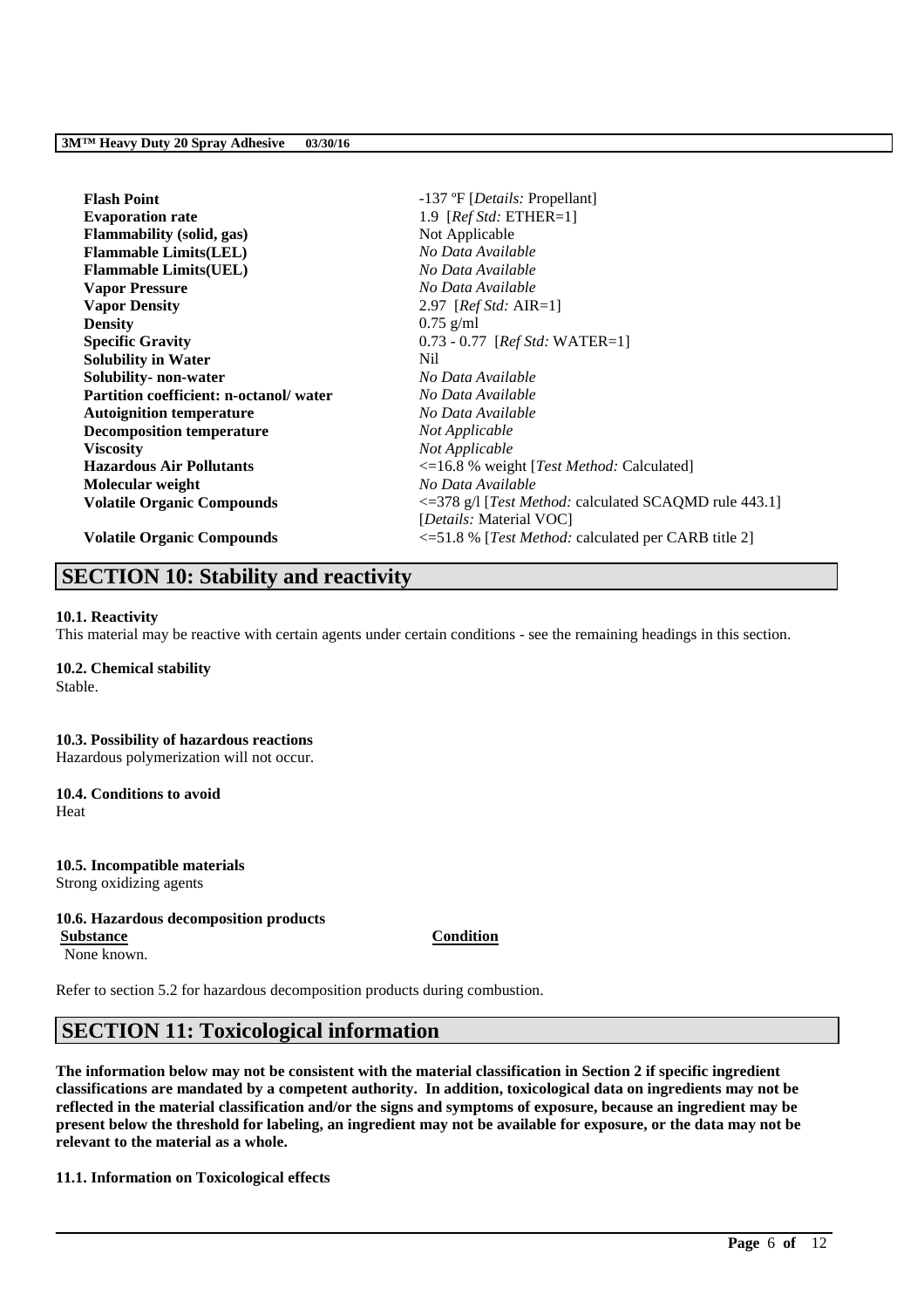### **Signs and Symptoms of Exposure**

### **Based on test data and/or information on the components, this material may produce the following health effects:**

### **Inhalation:**

Intentional concentration and inhalation may be harmful or fatal.

Simple Asphyxiation: Signs/symptoms may include increased heart rate, rapid respirations, drowsiness, headache, incoordination, altered judgement, nausea, vomiting, lethargy, seizures, coma, and may be fatal.

Respiratory Tract Irritation: Signs/symptoms may include cough, sneezing, nasal discharge, headache, hoarseness, and nose and throat pain.

May cause additional health effects (see below).

### **Skin Contact:**

Mild Skin Irritation: Signs/symptoms may include localized redness, swelling, itching, and dryness.

### **Eye Contact:**

Moderate Eye Irritation: Signs/symptoms may include redness, swelling, pain, tearing, and blurred or hazy vision.

### **Ingestion:**

Gastrointestinal Irritation: Signs/symptoms may include abdominal pain, stomach upset, nausea, vomiting and diarrhea.

May cause additional health effects (see below).

### **Additional Health Effects:**

### **Single exposure may cause target organ effects:**

Central Nervous System (CNS) Depression: Signs/symptoms may include headache, dizziness, drowsiness, incoordination, nausea, slowed reaction time, slurred speech, giddiness, and unconsciousness.

Single exposure, above recommended guidelines, may cause: Cardiac Sensitization: Signs/symptoms may include irregular heartbeat (arrhythmia), faintness, chest pain, and may be fatal.

### **Prolonged or repeated exposure may cause target organ effects:**

Peripheral Neuropathy: Signs/symptoms may include tingling or numbness of the extremities, incoordination, weakness of the hands and feet, tremors and muscle atrophy.

### **Reproductive/Developmental Toxicity:**

Contains a chemical or chemicals which can cause birth defects or other reproductive harm.

### **Toxicological Data**

If a component is disclosed in section 3 but does not appear in a table below, either no data are available for that endpoint or the data are not sufficient for classification.

### **Acute Toxicity**

| <b>Name</b>     | Route                             | <b>Species</b> | <b>Value</b>                                      |
|-----------------|-----------------------------------|----------------|---------------------------------------------------|
| Overall product | Inhalation-<br>Vapor(4 hr)        |                | No data available; calculated $ATE > 50$ mg/l     |
| Overall product | Ingestion                         |                | No data available; calculated $ATE > 5,000$ mg/kg |
| Methyl acetate  | Dermal                            | Rat            | $LD50 > 2,000$ mg/kg                              |
| Methyl acetate  | Inhalation-<br>Vapor (4<br>hours) | Rat            | $LC50 > 49$ mg/l                                  |
| Methyl acetate  | Ingestion                         | Rat            | $LD50 > 5,000$ mg/kg                              |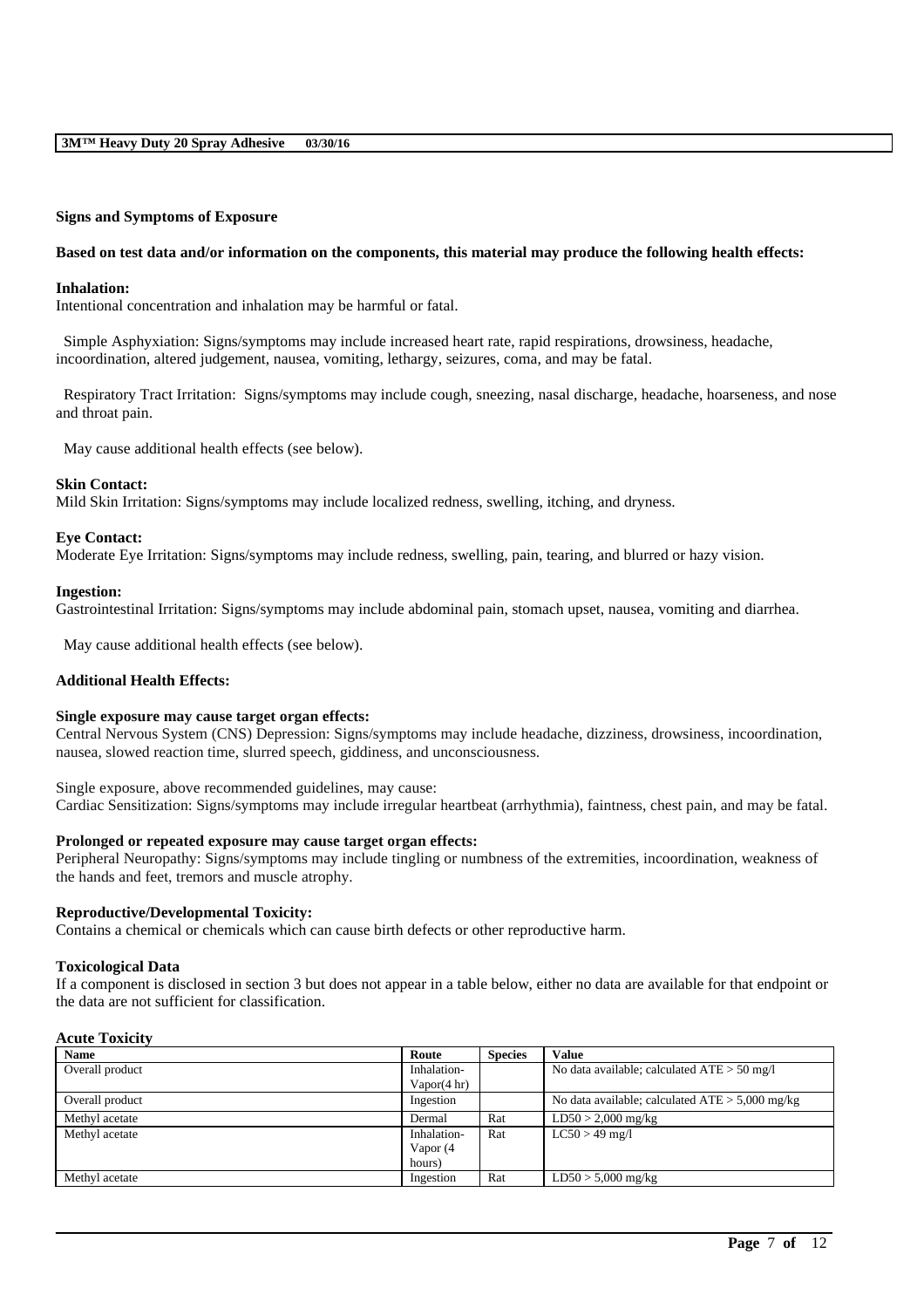| Hexane                                                   | Dermal      | Rabbit     | $LD50 > 2,000$ mg/kg  |
|----------------------------------------------------------|-------------|------------|-----------------------|
| Hexane                                                   | Inhalation- | Rat        | LC50 170 mg/l         |
|                                                          | Vapor (4    |            |                       |
|                                                          | hours)      |            |                       |
| Hexane                                                   | Ingestion   | Rat        | $LD50 > 28,700$ mg/kg |
| Dimethyl ether                                           | Inhalation- | Rat        | LC50 164,000 ppm      |
|                                                          | Gas $(4)$   |            |                       |
|                                                          | hours)      |            |                       |
| Isobutane                                                | Inhalation- | Rat        | LC50 276,000 ppm      |
|                                                          | Gas $(4)$   |            |                       |
|                                                          | hours)      |            |                       |
| Propane                                                  | Inhalation- | Rat        | $LC50 > 200,000$ ppm  |
|                                                          | Gas $(4)$   |            |                       |
|                                                          | hours)      |            |                       |
| Non-hazardous components (N.J.T.S. Reg No. 4499600-6761) | Dermal      | <b>Not</b> | $LD50 > 2,000$ mg/kg  |
|                                                          |             | available  |                       |
| Non-hazardous components (N.J.T.S. Reg No. 4499600-6761) | Ingestion   | <b>Not</b> | $LD50 > 2,000$ mg/kg  |
|                                                          |             | available  |                       |

 $\overline{ATE}$  = acute toxicity estimate

## **Skin Corrosion/Irritation**

| <b>Name</b>                                              | <b>Species</b> | <b>Value</b>              |
|----------------------------------------------------------|----------------|---------------------------|
|                                                          |                |                           |
| Methyl acetate                                           | Rabbit         | No significant irritation |
| Hexane                                                   | Human          | Mild irritant             |
|                                                          | and            |                           |
|                                                          | animal         |                           |
| Isobutane                                                | Professio      | No significant irritation |
|                                                          | nal            |                           |
|                                                          | judgeme        |                           |
|                                                          | nt             |                           |
| Propane                                                  | Rabbit         | Minimal irritation        |
| Non-hazardous components (N.J.T.S. Reg No. 4499600-6761) | Professio      | No significant irritation |
|                                                          | nal            |                           |
|                                                          | judgeme        |                           |
|                                                          | nt             |                           |

## **Serious Eye Damage/Irritation**

| Name                                                     | <b>Species</b> | <b>Value</b>              |
|----------------------------------------------------------|----------------|---------------------------|
|                                                          |                |                           |
| Methyl acetate                                           | Rabbit         | Moderate irritant         |
| Hexane                                                   | Rabbit         | Mild irritant             |
| Isobutane                                                | Professio      | No significant irritation |
|                                                          | nal            |                           |
|                                                          | judgeme        |                           |
|                                                          | nt             |                           |
| Propane                                                  | Rabbit         | Mild irritant             |
| Non-hazardous components (N.J.T.S. Reg No. 4499600-6761) | Professio      | No significant irritation |
|                                                          | nal            |                           |
|                                                          | judgeme        |                           |
|                                                          | nt             |                           |

## **Skin Sensitization**

| <b>Name</b>                                              | <b>Species</b> | Value           |
|----------------------------------------------------------|----------------|-----------------|
| Methyl acetate                                           | Human          | Not sensitizing |
| Hexane                                                   | Human          | Not sensitizing |
| Non-hazardous components (N.J.T.S. Reg No. 4499600-6761) |                | Not sensitizing |

## **Respiratory Sensitization**

For the component/components, either no data are currently available or the data are not sufficient for classification.

# **Germ Cell Mutagenicity**

| <b>Name</b> | <b>Route</b> | alue/ |
|-------------|--------------|-------|
|             |              |       |
|             |              |       |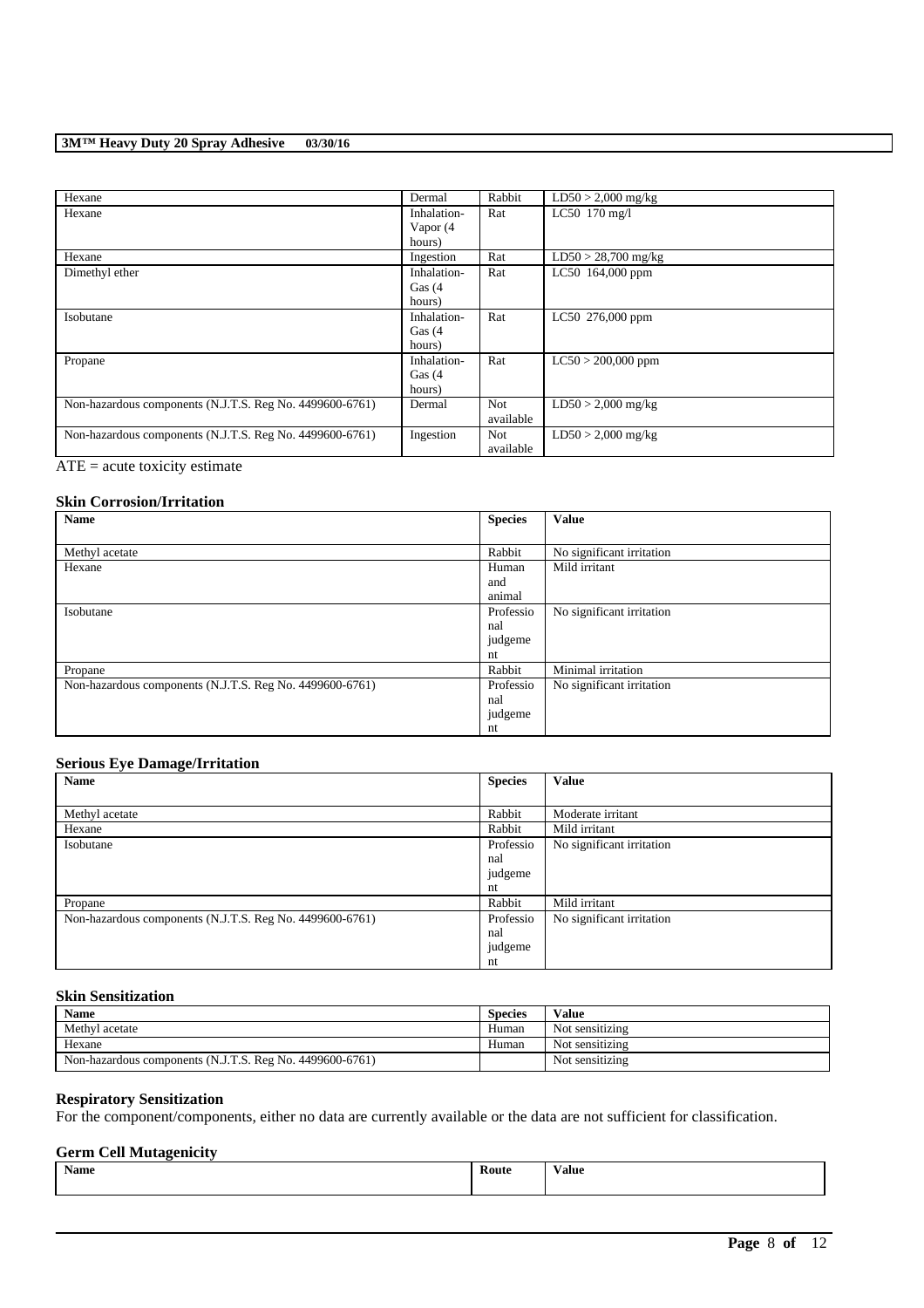| Methyl acetate | In Vitro | Not mutagenic |
|----------------|----------|---------------|
| Methyl acetate | In vivo  | Not mutagenic |
| Hexane         | In Vitro | Not mutagenic |
| Hexane         | In vivo  | Not mutagenic |
| Dimethyl ether | In Vitro | Not mutagenic |
| Dimethyl ether | In vivo  | Not mutagenic |
| Isobutane      | In Vitro | Not mutagenic |
| Propane        | In Vitro | Not mutagenic |
|                |          |               |

## **Carcinogenicity**

| <b>Name</b>    | Route      | <b>Species</b> | Value                                                                           |
|----------------|------------|----------------|---------------------------------------------------------------------------------|
| Hexane         | Dermal     | Mouse          | Not carcinogenic                                                                |
| Hexane         | Inhalation | Mouse          | Some positive data exist, but the data are not<br>sufficient for classification |
| Dimethyl ether | Inhalation | Rat            | Not carcinogenic                                                                |

# **Reproductive Toxicity**

## **Reproductive and/or Developmental Effects**

| <b>Name</b>    | Route      | <b>Value</b>                                                                                     | <b>Species</b> | <b>Test Result</b>              | <b>Exposure</b><br><b>Duration</b> |
|----------------|------------|--------------------------------------------------------------------------------------------------|----------------|---------------------------------|------------------------------------|
| Hexane         | Ingestion  | Not toxic to development                                                                         | Mouse          | <b>NOAEL 2,200</b><br>mg/kg/day | during<br>organogenesi<br>s        |
| Hexane         | Inhalation | Some positive developmental data exist,<br>but the data are not sufficient for<br>classification | Rat            | NOAEL 0.7<br>mg/1               | during<br>gestation                |
| Hexane         | Ingestion  | Toxic to male reproduction                                                                       | Rat            | <b>NOAEL 1,140</b><br>mg/kg/day | 90 days                            |
| Hexane         | Inhalation | Toxic to male reproduction                                                                       | Rat            | LOAEL 3.52<br>mg/1              | 28 days                            |
| Dimethyl ether | Inhalation | Not toxic to development                                                                         | Rat            | NOAEL.<br>$40,000$ ppm          | during<br>organogenesi<br>s        |

# **Target Organ(s)**

# **Specific Target Organ Toxicity - single exposure**

| <b>Name</b>    | Route      | Target Organ(s)                      | <b>Value</b>                                                                       | <b>Species</b>         | <b>Test Result</b>            | <b>Exposure</b><br><b>Duration</b> |
|----------------|------------|--------------------------------------|------------------------------------------------------------------------------------|------------------------|-------------------------------|------------------------------------|
| Methyl acetate | Inhalation | central nervous<br>system depression | May cause drowsiness or<br>dizziness                                               | Human<br>and<br>animal | <b>NOAEL Not</b><br>available |                                    |
| Methyl acetate | Inhalation | respiratory irritation               | May cause respiratory irritation                                                   | Human<br>and<br>animal | NOAEL Not<br>available        |                                    |
| Methyl acetate | Inhalation | blindness                            | Some positive data exist, but the<br>data are not sufficient for<br>classification |                        | <b>NOAEL Not</b><br>available |                                    |
| Methyl acetate | Ingestion  | central nervous<br>system depression | May cause drowsiness or<br>dizziness                                               |                        | <b>NOAEL Not</b><br>available |                                    |
| Hexane         | Inhalation | central nervous<br>system depression | May cause drowsiness or<br>dizziness                                               | Human                  | <b>NOAEL Not</b><br>available | not available                      |
| Hexane         | Inhalation | respiratory irritation               | Some positive data exist, but the<br>data are not sufficient for<br>classification | Rabbit                 | <b>NOAEL Not</b><br>available | 8 hours                            |
| Hexane         | Inhalation | respiratory system                   | Some positive data exist, but the<br>data are not sufficient for<br>classification | Rat                    | <b>NOAEL 24.6</b><br>mg/1     | 8 hours                            |
| Dimethyl ether | Inhalation | central nervous<br>system depression | May cause drowsiness or<br>dizziness                                               | Rat                    | LOAEL.<br>10,000 ppm          | 30 minutes                         |
| Dimethyl ether | Inhalation | cardiac sensitization                | Some positive data exist, but the<br>data are not sufficient for<br>classification | Dog                    | NOAEL.<br>$100,000$ ppm       | 5 minutes                          |
| Isobutane      | Inhalation | cardiac sensitization                | Causes damage to organs                                                            | Multiple               | <b>NOAEL Not</b>              |                                    |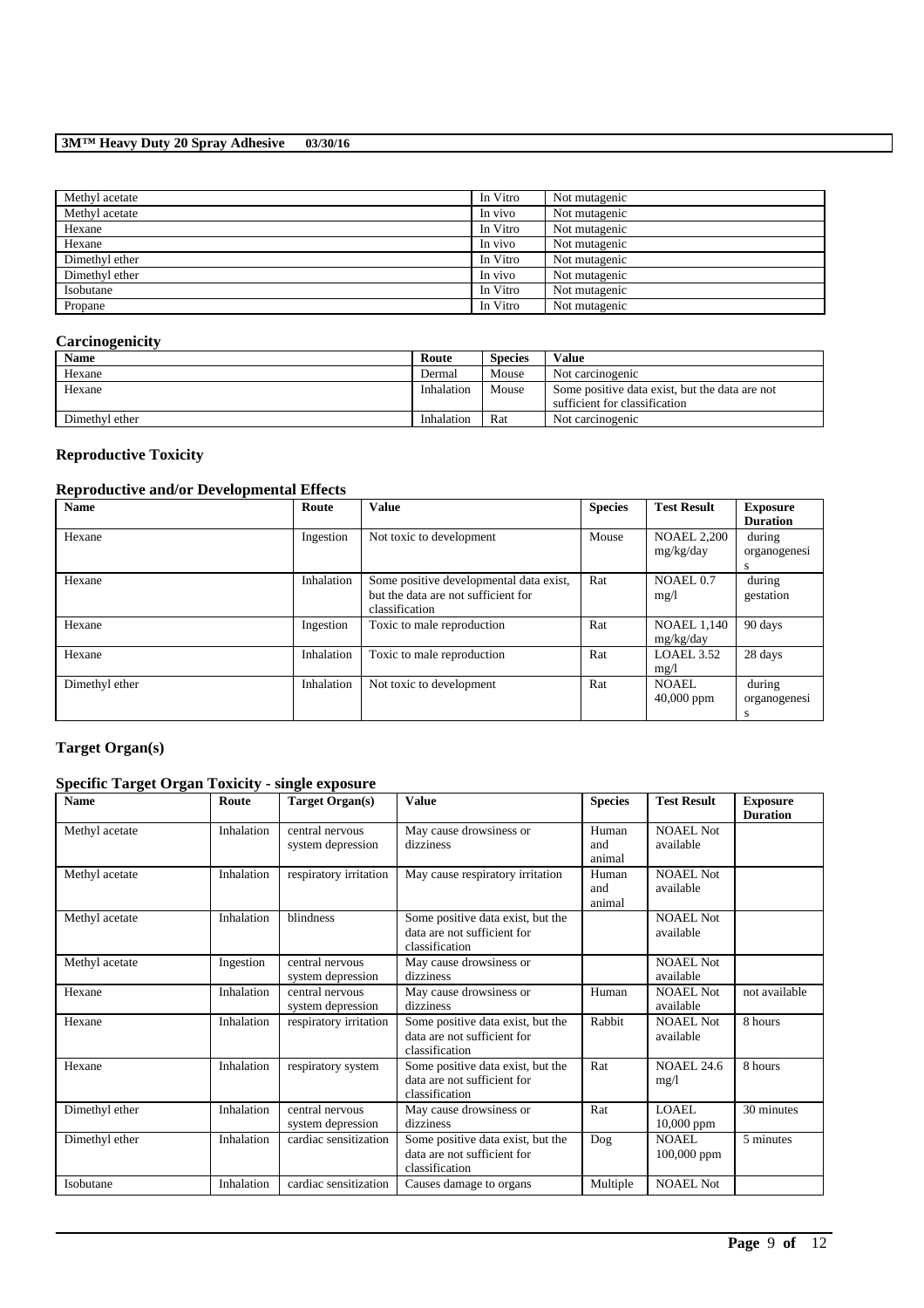|           |            |                        |                         | animal  | available        |
|-----------|------------|------------------------|-------------------------|---------|------------------|
|           |            |                        |                         | species |                  |
| Isobutane | Inhalation | central nervous        | May cause drowsiness or | Human   | <b>NOAEL Not</b> |
|           |            | system depression      | dizziness               | and     | available        |
|           |            |                        |                         | animal  |                  |
| Isobutane | Inhalation | respiratory irritation | All data are negative   | Mouse   | <b>NOAEL Not</b> |
|           |            |                        |                         |         | available        |
| Propane   | Inhalation | cardiac sensitization  | Causes damage to organs | Human   | <b>NOAEL Not</b> |
|           |            |                        |                         |         | available        |
| Propane   | Inhalation | central nervous        | May cause drowsiness or | Human   | <b>NOAEL Not</b> |
|           |            | system depression      | dizziness               |         | available        |
| Propane   | Inhalation | respiratory irritation | All data are negative   | Human   | <b>NOAEL Not</b> |
|           |            |                        |                         |         | available        |

## **Specific Target Organ Toxicity - repeated exposure**

| Name           | Route      | <b>Target Organ(s)</b>                                                                                 | <b>Value</b>                                                                       | <b>Species</b> | <b>Test Result</b>                 | <b>Exposure</b><br><b>Duration</b> |
|----------------|------------|--------------------------------------------------------------------------------------------------------|------------------------------------------------------------------------------------|----------------|------------------------------------|------------------------------------|
| Methyl acetate | Inhalation | respiratory system                                                                                     | Some positive data exist, but the<br>data are not sufficient for<br>classification | Rat            | <b>NOAEL 1.1</b><br>mg/1           | 28 days                            |
| Methyl acetate | Inhalation | endocrine system  <br>hematopoietic<br>system   liver  <br>immune system  <br>kidney and/or<br>bladder | Some positive data exist, but the<br>data are not sufficient for<br>classification | Rat            | NOAEL 6.1<br>mg/1                  | 28 days                            |
| Hexane         | Inhalation | peripheral nervous<br>system                                                                           | Causes damage to organs through<br>prolonged or repeated exposure                  | Human          | <b>NOAEL Not</b><br>available      | occupational<br>exposure           |
| Hexane         | Inhalation | respiratory system                                                                                     | Some positive data exist, but the<br>data are not sufficient for<br>classification | Mouse          | <b>LOAEL 1.76</b><br>mg/1          | 13 weeks                           |
| Hexane         | Inhalation | liver                                                                                                  | Some positive data exist, but the<br>data are not sufficient for<br>classification | Rat            | <b>NOAEL Not</b><br>available      | 6 months                           |
| Hexane         | Inhalation | kidney and/or<br>bladder                                                                               | Some positive data exist, but the<br>data are not sufficient for<br>classification | Rat            | LOAEL 1.76<br>mg/1                 | 6 months                           |
| Hexane         | Inhalation | hematopoietic<br>system                                                                                | Some positive data exist, but the<br>data are not sufficient for<br>classification | Mouse          | <b>NOAEL 35.2</b><br>mg/1          | 13 weeks                           |
| Hexane         | Inhalation | auditory system<br>immune system  <br>eyes                                                             | Some positive data exist, but the<br>data are not sufficient for<br>classification | Human          | <b>NOAEL Not</b><br>available      | occupational<br>exposure           |
| Hexane         | Inhalation | heart   skin  <br>endocrine system                                                                     | All data are negative                                                              | Rat            | <b>NOAEL 1.76</b><br>mg/1          | 6 months                           |
| Hexane         | Ingestion  | peripheral nervous<br>system                                                                           | Some positive data exist, but the<br>data are not sufficient for<br>classification | Rat            | <b>NOAEL</b><br>1,140<br>mg/kg/day | 90 days                            |
| Hexane         | Ingestion  | endocrine system  <br>hematopoietic<br>system   liver  <br>immune system  <br>kidney and/or<br>bladder | Some positive data exist, but the<br>data are not sufficient for<br>classification | Rat            | <b>NOAEL Not</b><br>available      | 13 weeks                           |
| Dimethyl ether | Inhalation | hematopoietic<br>system                                                                                | Some positive data exist, but the<br>data are not sufficient for<br>classification | Rat            | <b>NOAEL</b><br>25,000 ppm         | 2 years                            |
| Dimethyl ether | Inhalation | liver                                                                                                  | Some positive data exist, but the<br>data are not sufficient for<br>classification | Rat            | <b>NOAEL</b><br>20,000 ppm         | 30 weeks                           |
| Isobutane      | Inhalation | kidney and/or<br>bladder                                                                               | Some positive data exist, but the<br>data are not sufficient for<br>classification | Rat            | <b>NOAEL</b><br>4,500 ppm          | 13 weeks                           |

## **Aspiration Hazard**

| <b>Name</b>                         | Value |
|-------------------------------------|-------|
| $\mathbf{r}$<br>$  \alpha$ $\alpha$ |       |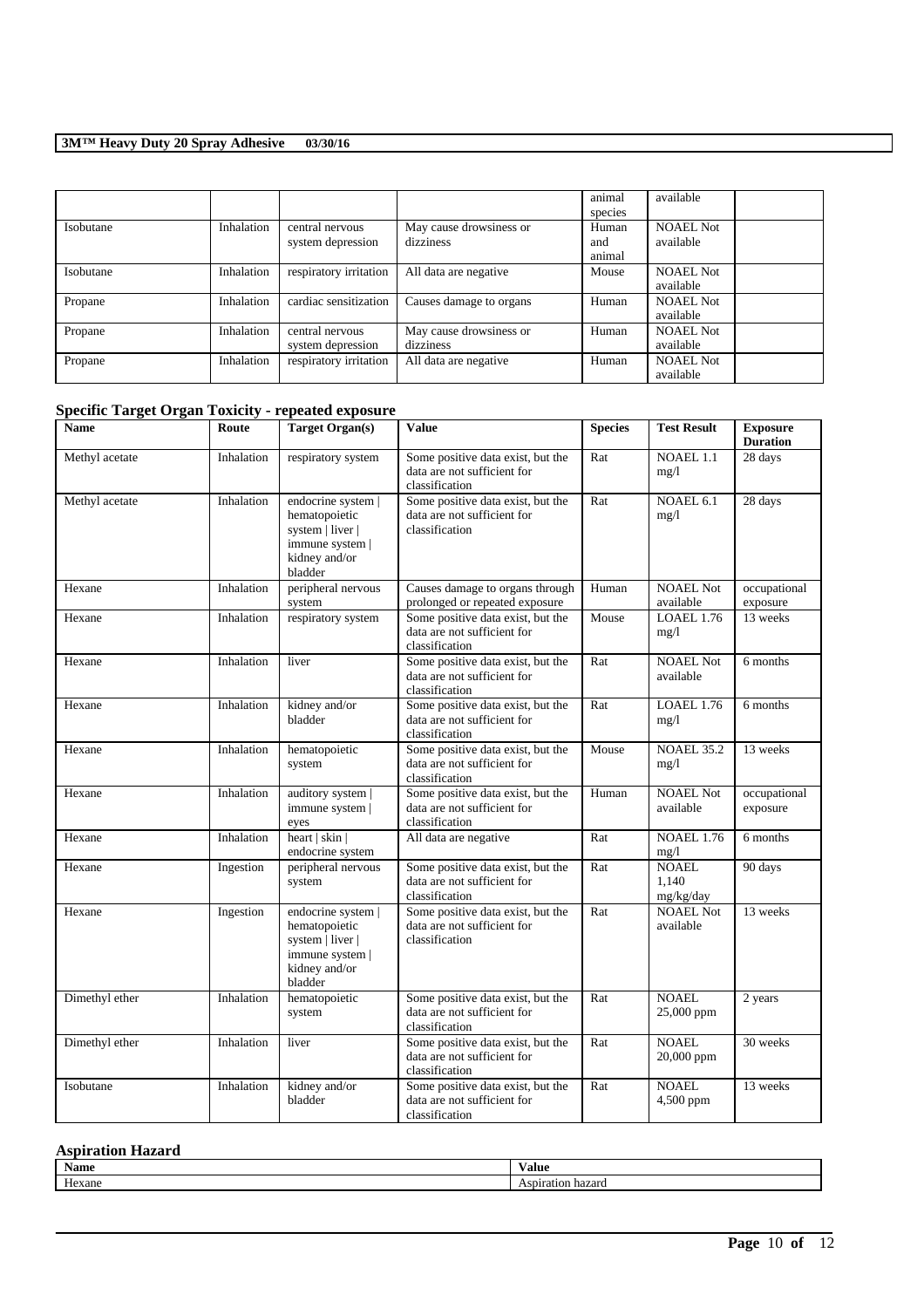**Please contact the address or phone number listed on the first page of the SDS for additional toxicological information on this material and/or its components.**

# **SECTION 12: Ecological information**

### **Ecotoxicological information**

Please contact the address or phone number listed on the first page of the SDS for additional ecotoxicological information on this material and/or its components.

### **Chemical fate information**

Please contact the address or phone number listed on the first page of the SDS for additional chemical fate information on this material and/or its components.

# **SECTION 13: Disposal considerations**

### **13.1. Disposal methods**

Dispose of contents/ container in accordance with the local/regional/national/international regulations.

Incinerate in a permitted waste incineration facility. Facility must be capable of handling aerosol cans. As a disposal alternative, utilize an acceptable permitted waste disposal facility. Empty drums/barrels/containers used for transporting and handling hazardous chemicals (chemical substances/mixtures/preparations classified as Hazardous as per applicable regulations) shall be considered, stored, treated & disposed of as hazardous wastes unless otherwise defined by applicable waste regulations. Consult with the respective regulating authorities to determine the available treatment and disposal facilities.

### **EPA Hazardous Waste Number (RCRA):** D001 (Ignitable)

# **SECTION 14: Transport Information**

For Transport Information, please visit http://3M.com/Transportinfo or call 1-800-364-3577 or 651-737-6501.

# **SECTION 15: Regulatory information**

### **15.1. US Federal Regulations**

Contact 3M for more information.

### **311/312 Hazard Categories:**

Fire Hazard - Yes Pressure Hazard - Yes Reactivity Hazard - No Immediate Hazard - Yes Delayed Hazard - Yes

**Section 313 Toxic Chemicals subject to the reporting requirements of that section and 40 CFR part 372 (EPCRA):**

\_\_\_\_\_\_\_\_\_\_\_\_\_\_\_\_\_\_\_\_\_\_\_\_\_\_\_\_\_\_\_\_\_\_\_\_\_\_\_\_\_\_\_\_\_\_\_\_\_\_\_\_\_\_\_\_\_\_\_\_\_\_\_\_\_\_\_\_\_\_\_\_\_\_\_\_\_\_\_\_\_\_\_\_\_\_\_\_\_\_

| Ingredient      | C.A.S. No | % by Wt              |
|-----------------|-----------|----------------------|
| Hexane          | 110-54-3  | Trade Secret 10 - 20 |
| Hexane (Hexane) | 110-54-3  | $10 - 20$            |

### **15.2. State Regulations**

Contact 3M for more information.

## **15.3. Chemical Inventories**